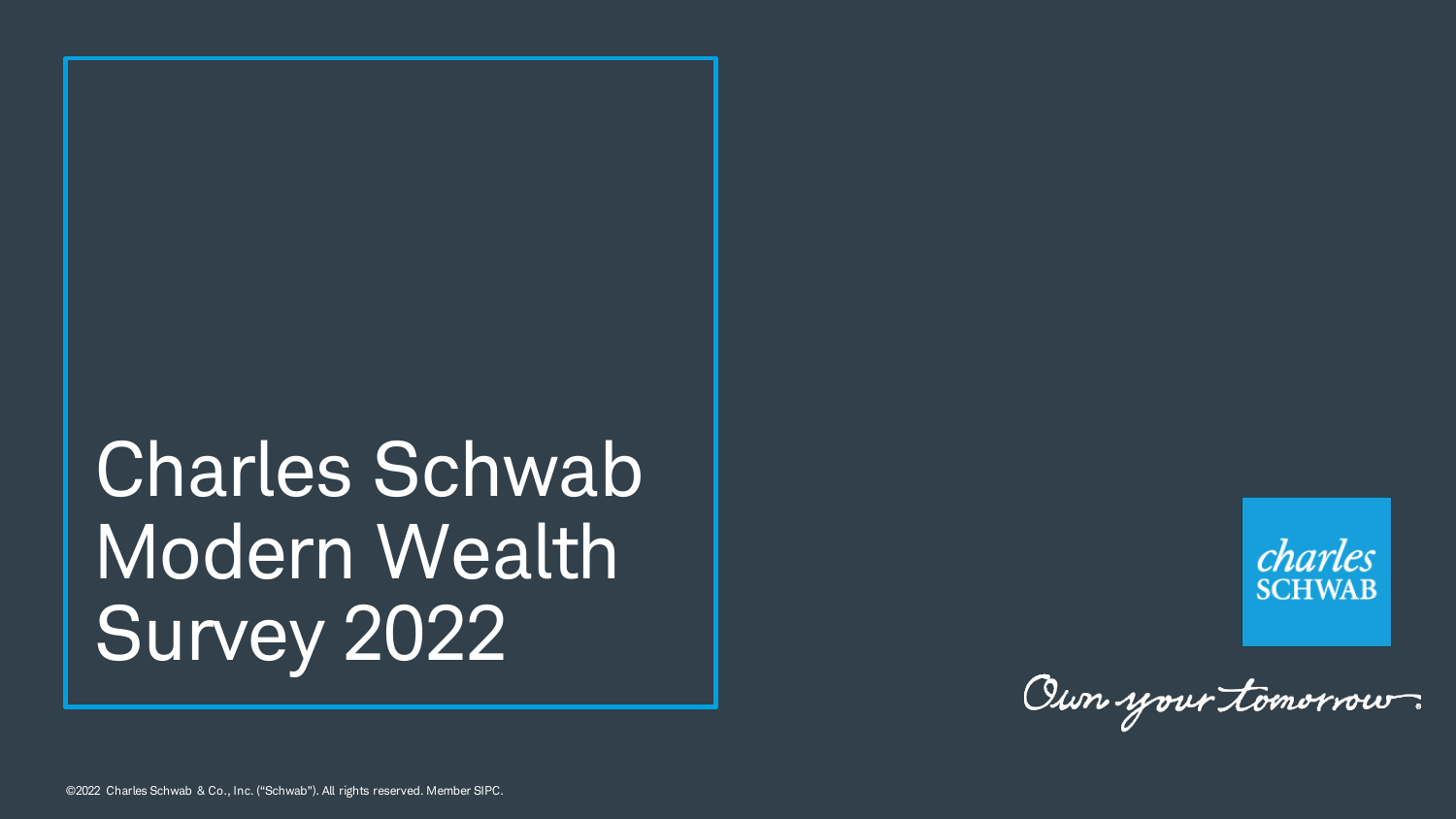## Methodology

|              | The Modern Wealth Survey is an online study conducted for Charles Schwab by Logica Research.<br>Logica Research is neither affiliated with, nor employed by, Charles Schwab & Co., Inc.         |
|--------------|-------------------------------------------------------------------------------------------------------------------------------------------------------------------------------------------------|
|              | The online study was conducted from February 8th to February 27th, 2022 among a national<br>sample of Americans aged 21 to 75.                                                                  |
| $\mathbf{u}$ | 1,000 adults completed the study<br>1,000 adults nationally representative of the U.S. population<br>Adults had to be 21 to 75 years old to qualify<br>200 additional Gen Z completed the study |
|              | Generational definitions<br>Gen Z: 1997-2000 (21-24)<br>Millennials: 1981-1996 (25-40)<br>Gen X: 1965-1980 (41-56)<br>Boomers: 1946-1964 (57-75)                                                |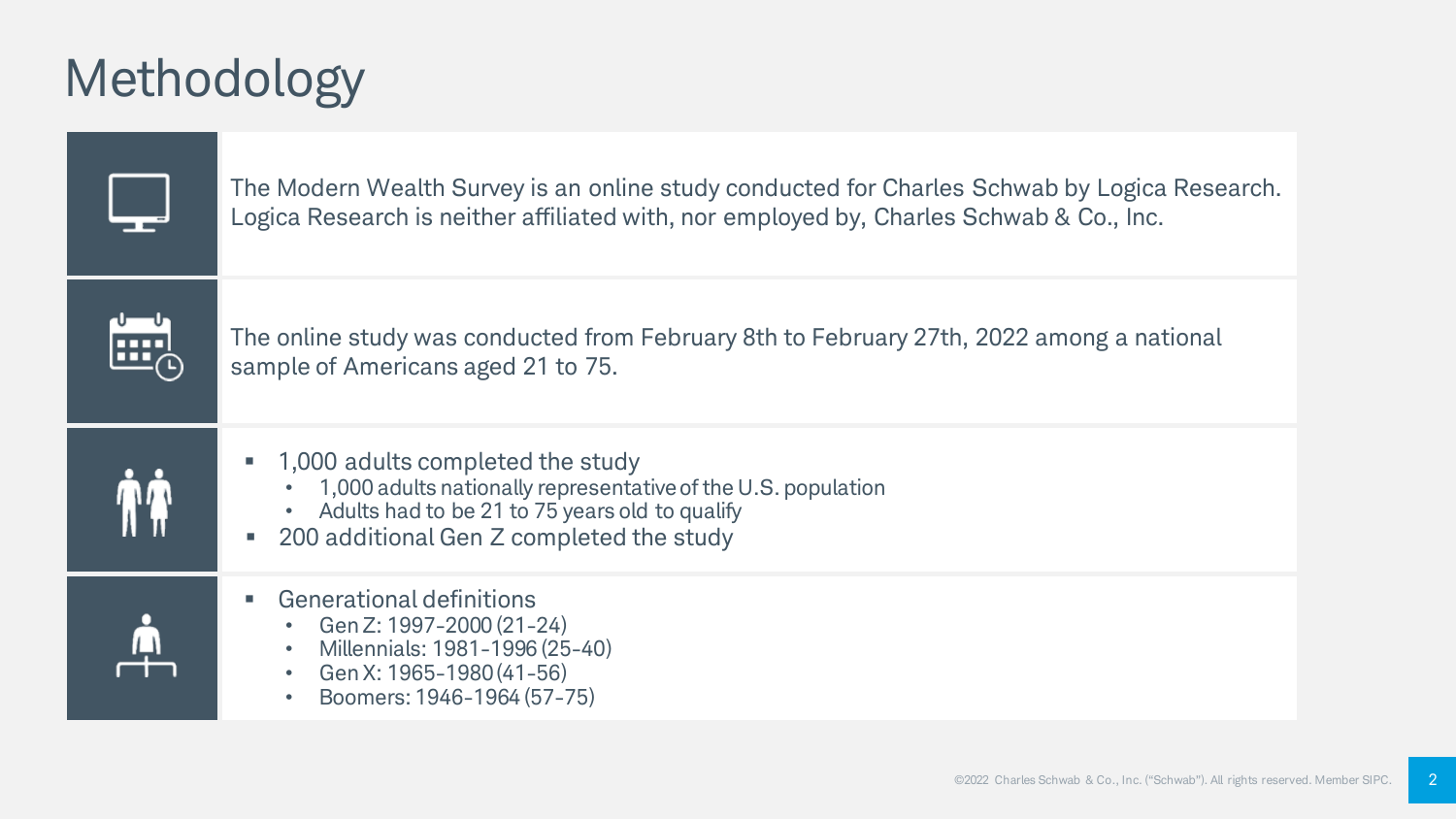### Almost three-quarters of Americans say their personal values guide how they make life decisions more today than they did two years ago



Q.9: When you think about the last two years, would you say that your personal values drive your decisions more today than they did two years ago? (Base: Total = 1,000; Gen Z = 282; Millennials = 361; Gen X = 302; Boomers = 255)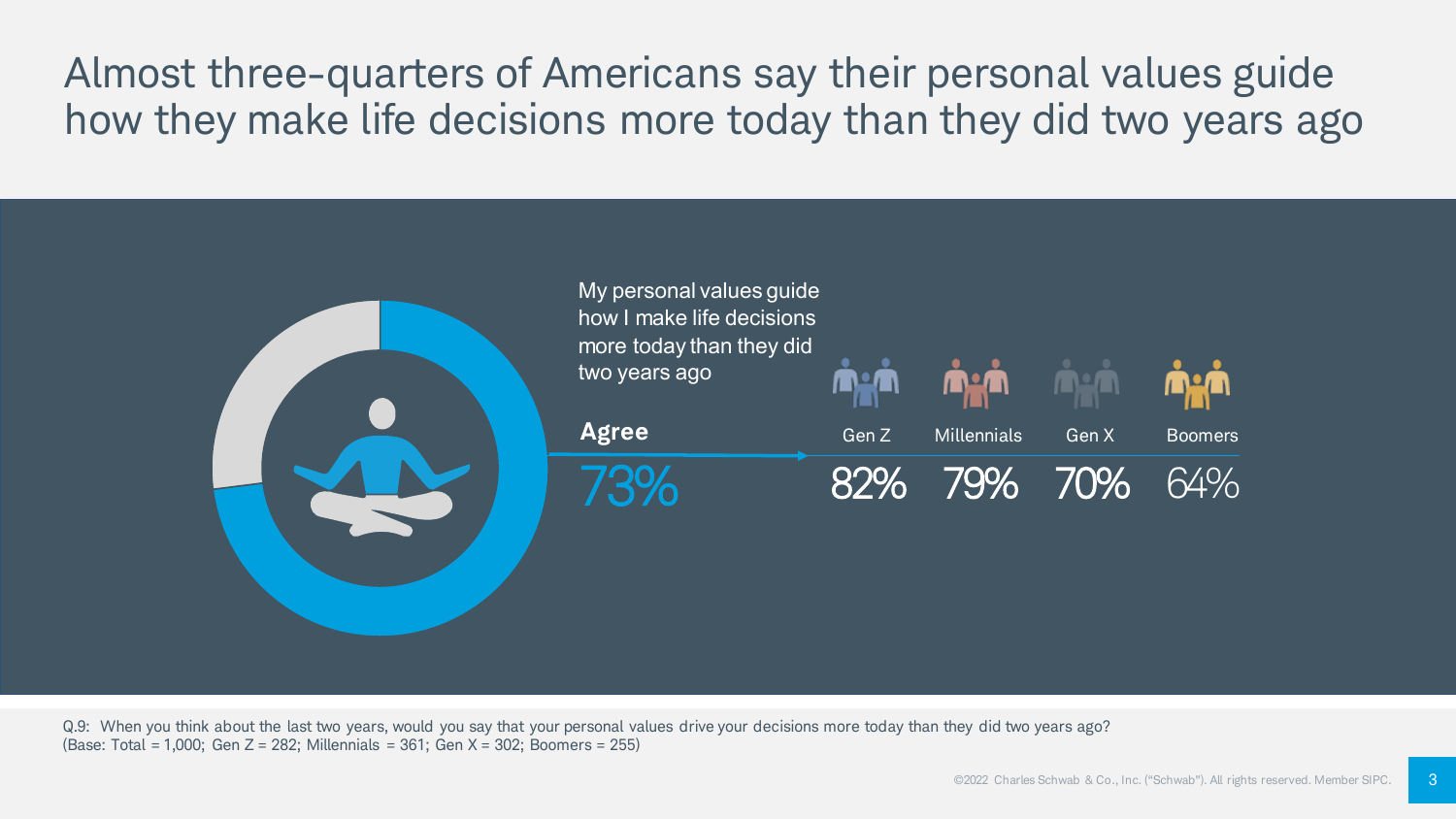### Seven in ten Americans prioritize using their money to support causes they care about



69%

agree it is a key priority to use their money to support causes they care about *(Agree strongly/somewhat)*

Q.11: Please indicate how much you agree or disagree with each statement. (Base: Total = 1,000)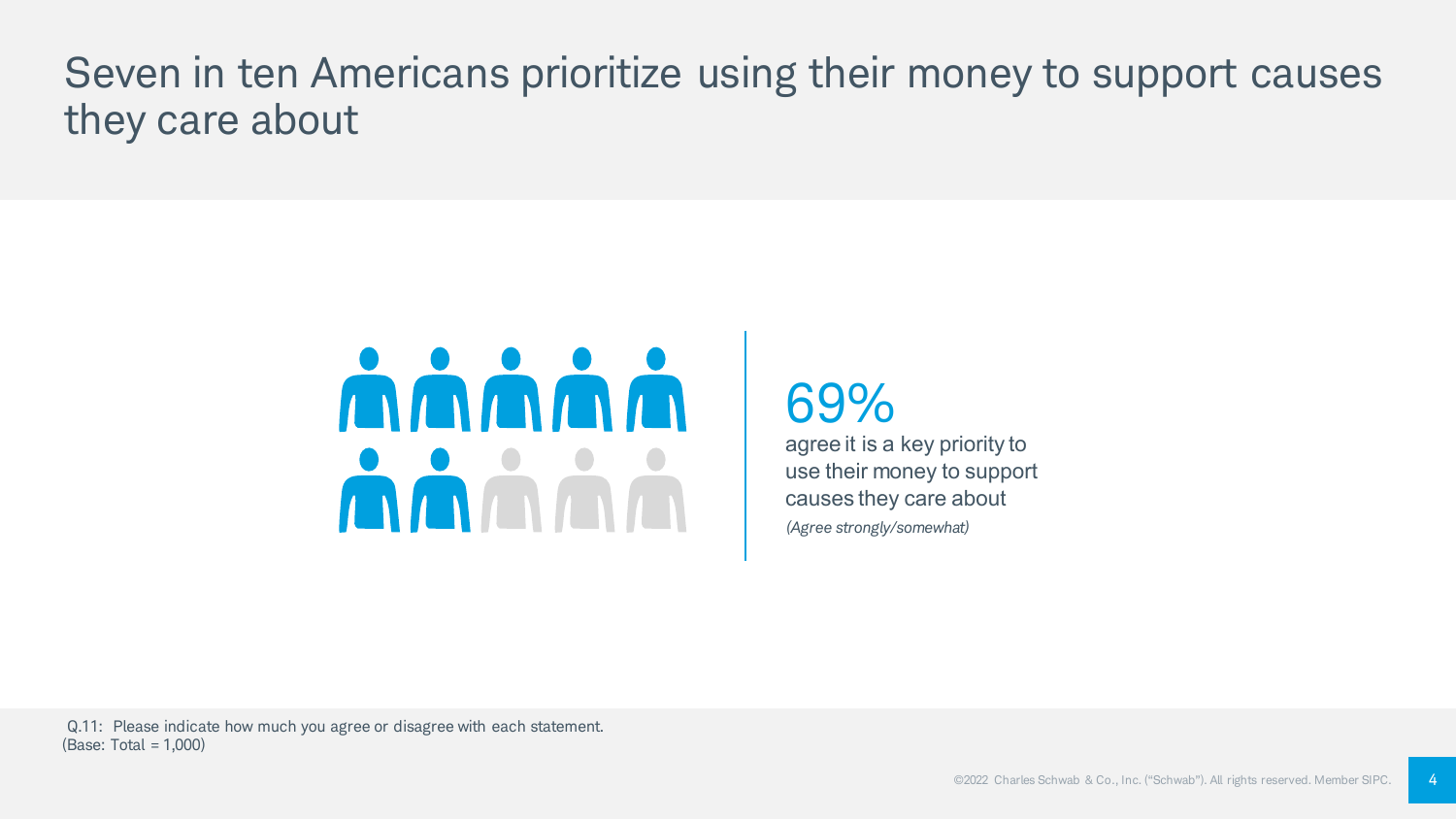When asked which personal values are their biggest motivators, Americans prioritize putting others first, including the environment and sustainability and family and friends

#### **Personal values influence decision-making by…**



Q.10: What is the biggest way that your personal values influence your decision-making? (Base: Total = 1,000)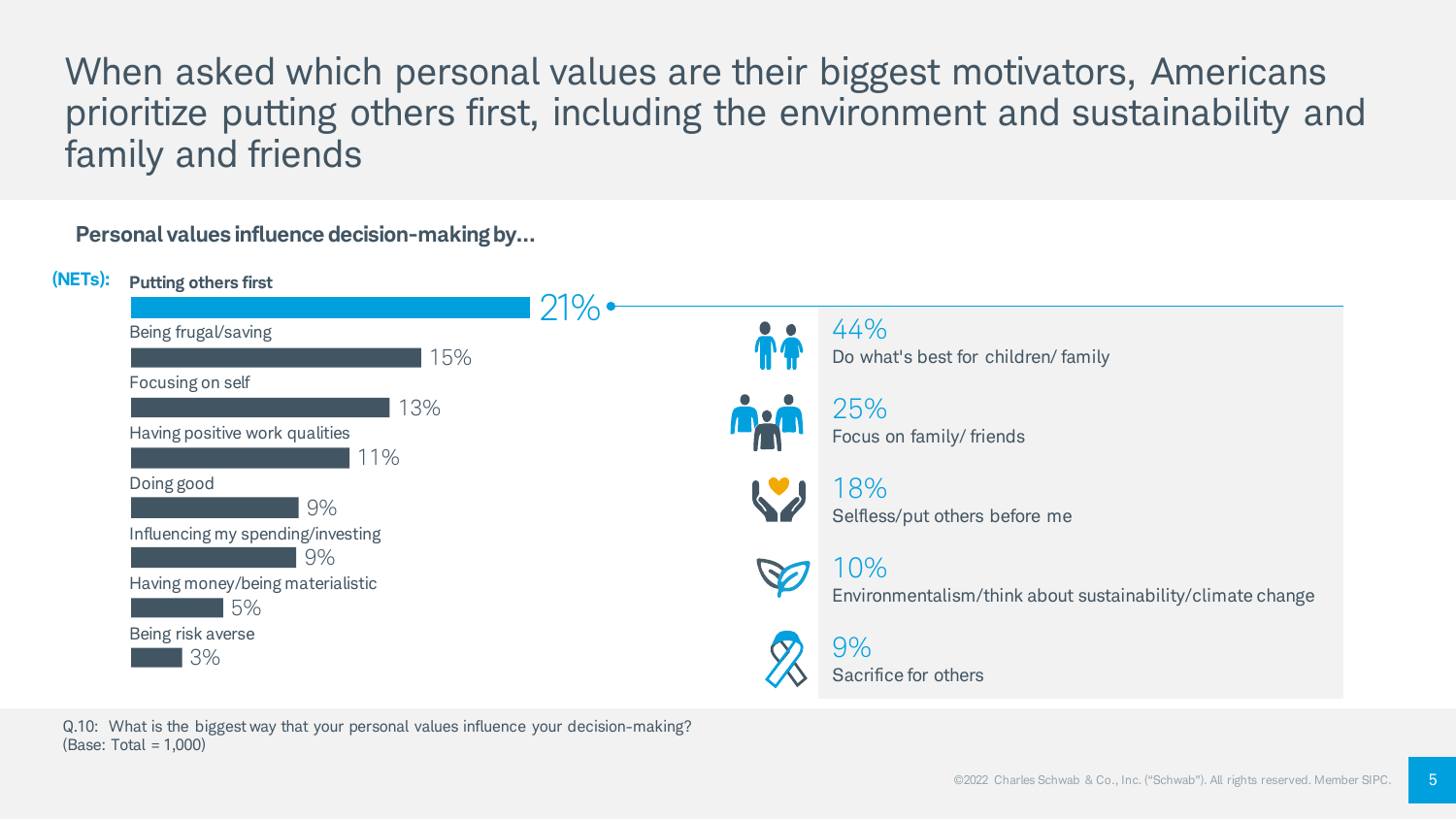More than eight in 10 Americans agree that their personal values play an important role in how they manage their finances, and personal values rank third on list of factors important when making a purchase

#### **Role of Personal Values Factor Importance When Making a Purchase** *(Agree strongly/somewhat)(Very/somewhat important)* My personal values guide how I manage 94% 74% my finances **Where product is made The price** 67% 组 I try to use **my purchasing power** to **Brand name Product features** support brands that I believe in 41%  $\boldsymbol{\zeta}$ **Values of the product's company Advertising**

Q.24: Please indicate how much do you agree or disagree with each statement.

Q.18: How much do you agree or disagree with the following statements?

Q.20: How important are each of the following factors when making a purchase (e.g. A car, electronics, clothes)?

(Base: Total = 1,000)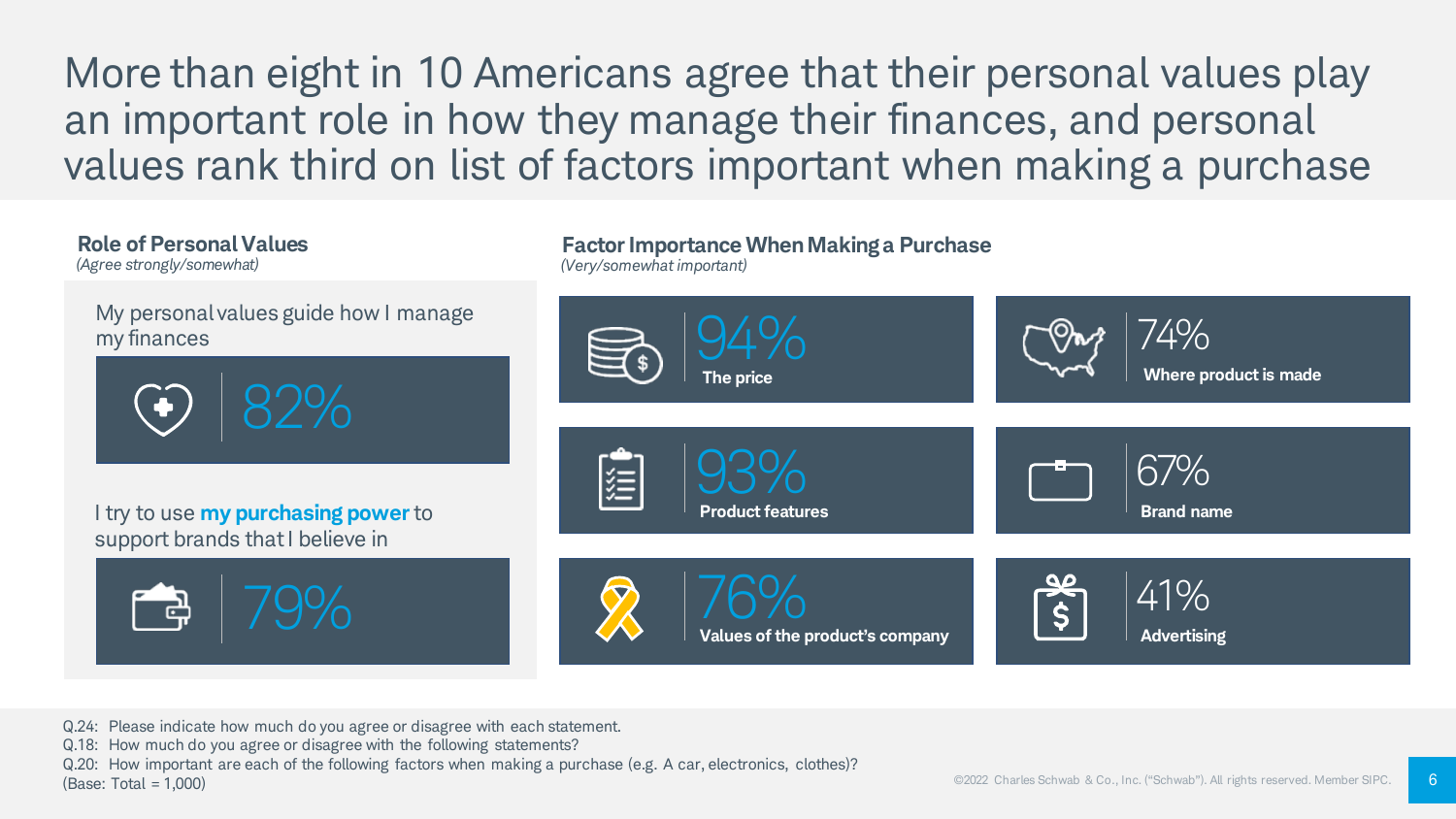Looking ahead, seven in 10 Americans say they are likely to change their lifestyles in the next 12 months to have a positive impact on the world



#### **Top 3 things most likely to do in next 12 months**



Make a purchase at a locally owned store or

54%

58%



Resell or donate clothing

Q.23: How likely are you to change your lifestyle in the next 12 months to have a positive impact on the world? (Base: Total = 1,000; Gen Z = 282; Millennials = 361; Gen X = 302; Boomers = 255) Q.22: In the next 12 months, which of the following are you most likely to do? (Base: Total = 1,000)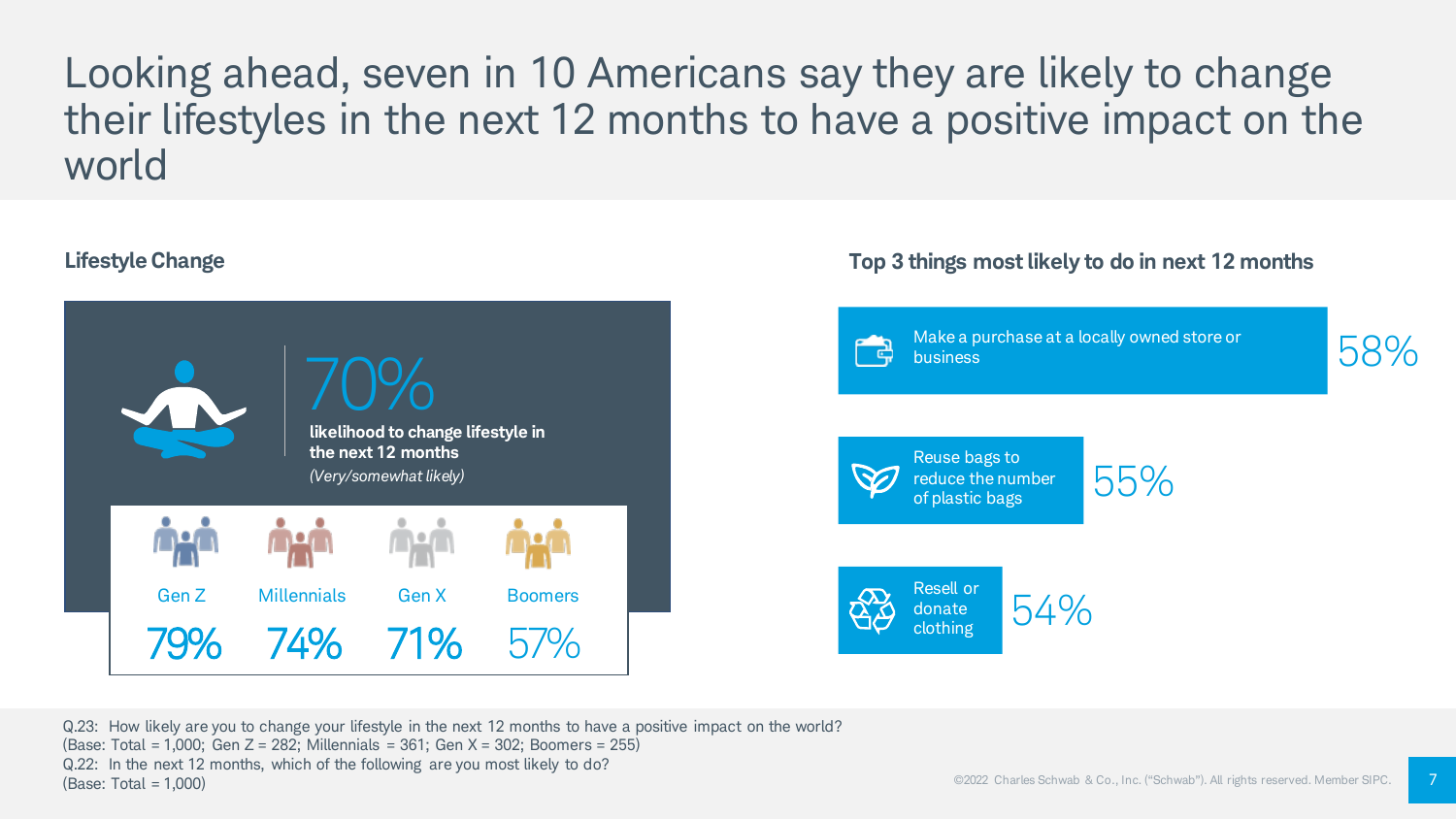### Almost three quarters of American investors agree that their personal values guide their investment choices



Q.25: How much do you agree or disagree with the following statements when it comes to investing?  $(Base: Investors = 564)$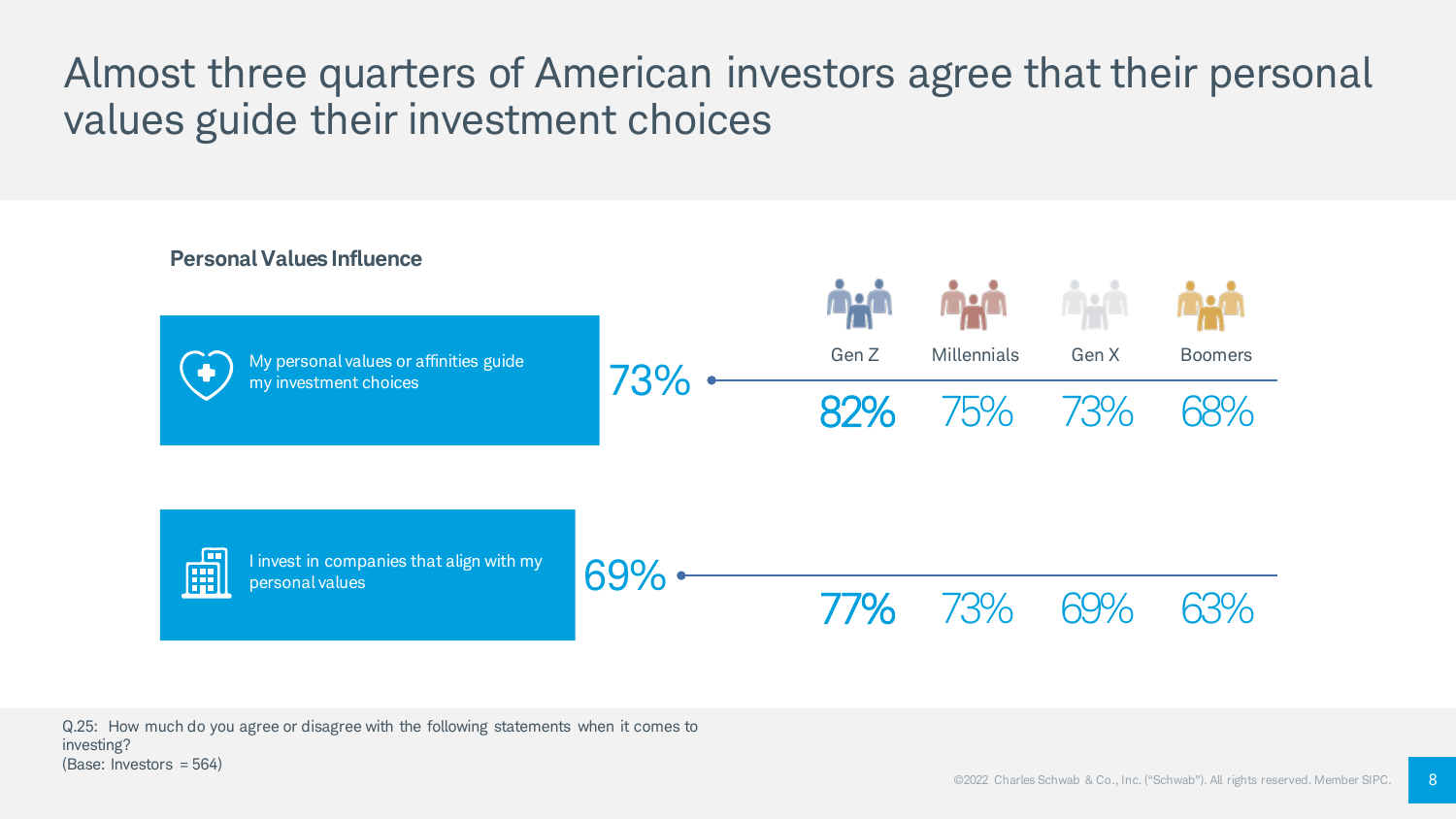When looking at the factors that influence investing decisions, the company's reputation and its corporate values are almost as important as more traditional factors

#### **Investment Factor Importance**

*(Very/somewhat important)*



Q.27: How important to you are each of the following factors when investing ?  $(Base: Investors = 564)$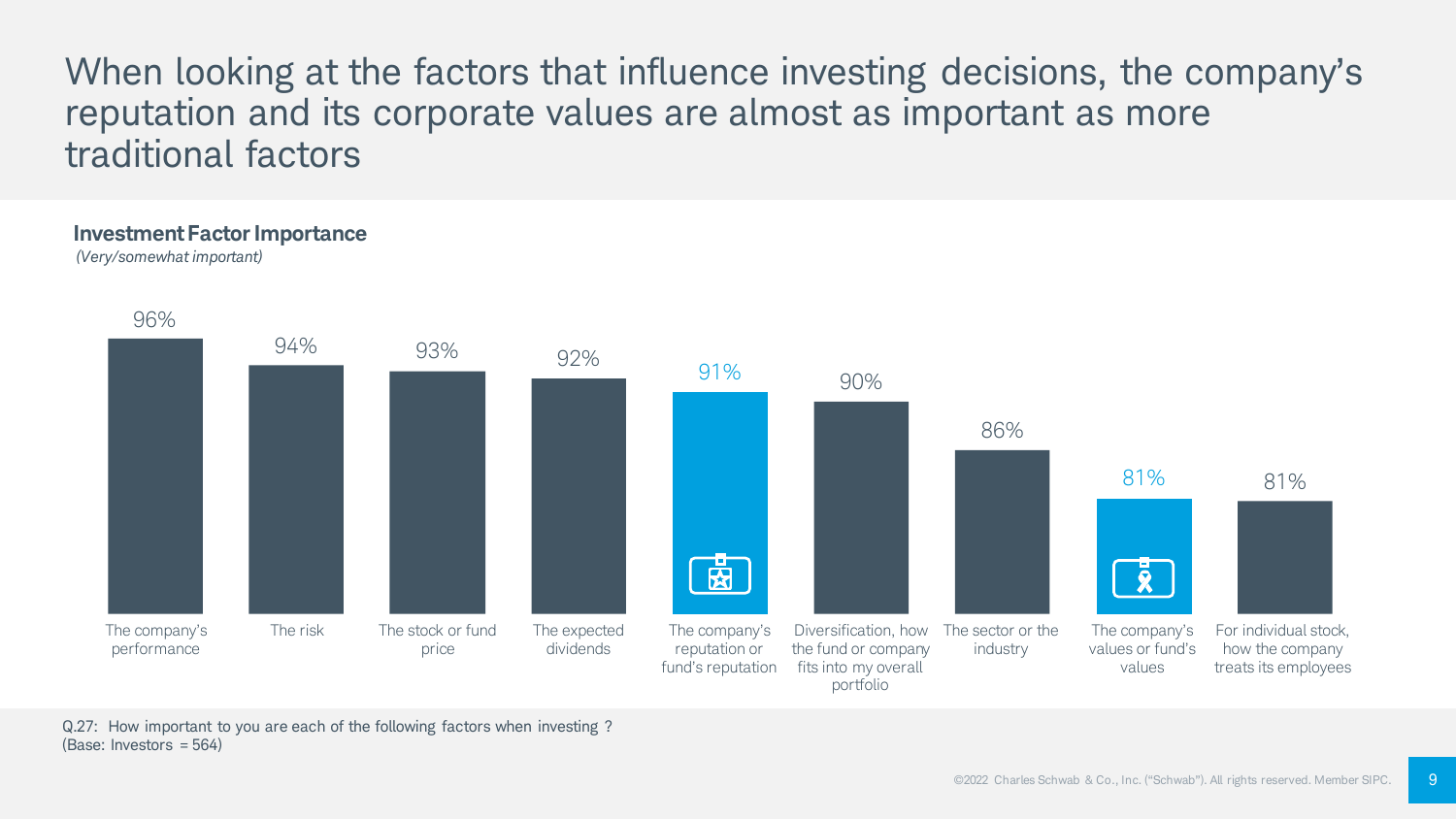As personal beliefs and interests become more important, many investors are also interested in having a more personalized investment portfolio



84% are interested in having a more personalized investment portfolio *(Very/somewhat interested)*

Q.29: How interested are you in having a more personalized investment portfolio that matches your personal values or interests? (Base: Investors = 564)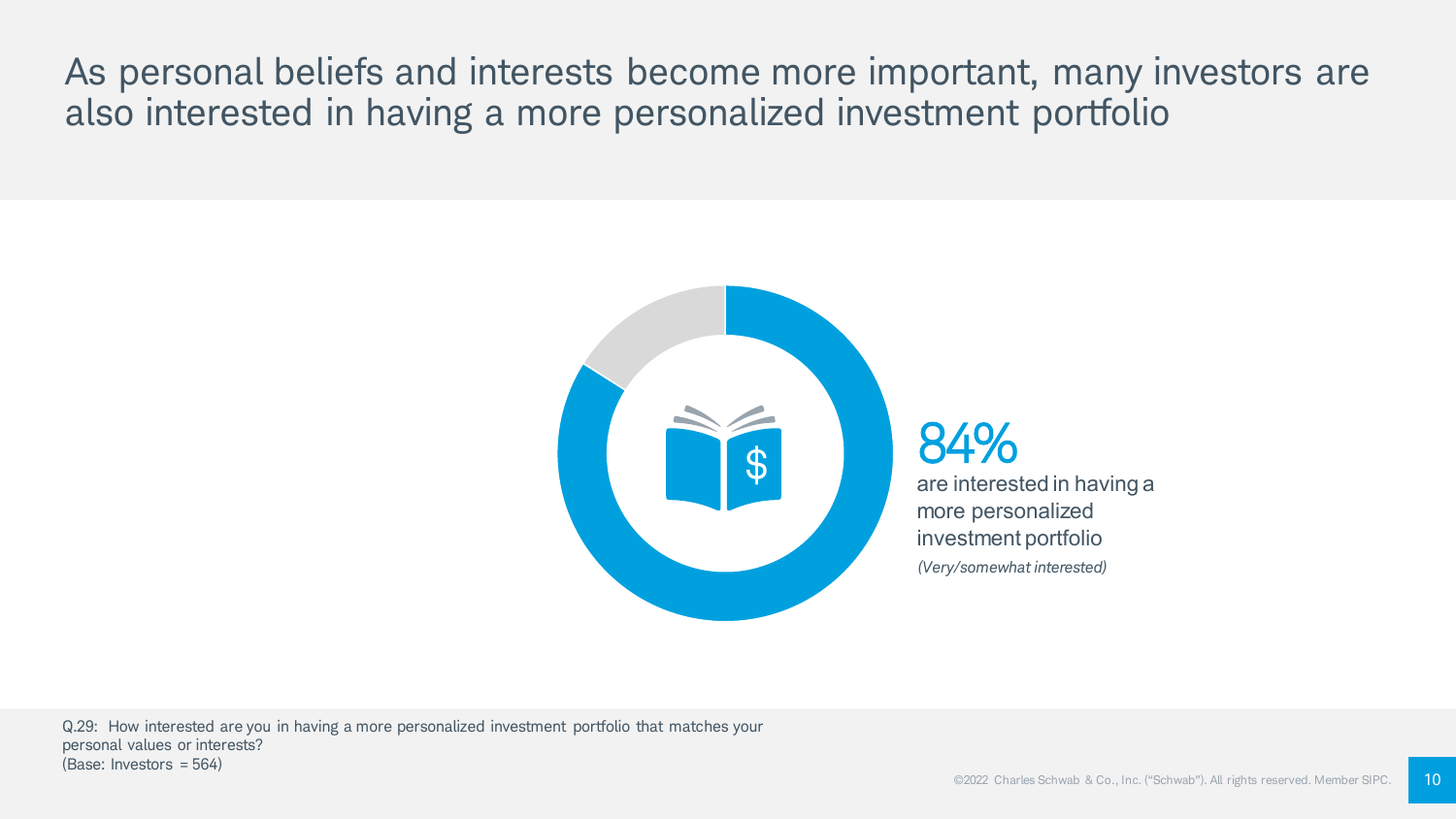# **2 Prioritizing Values at Work**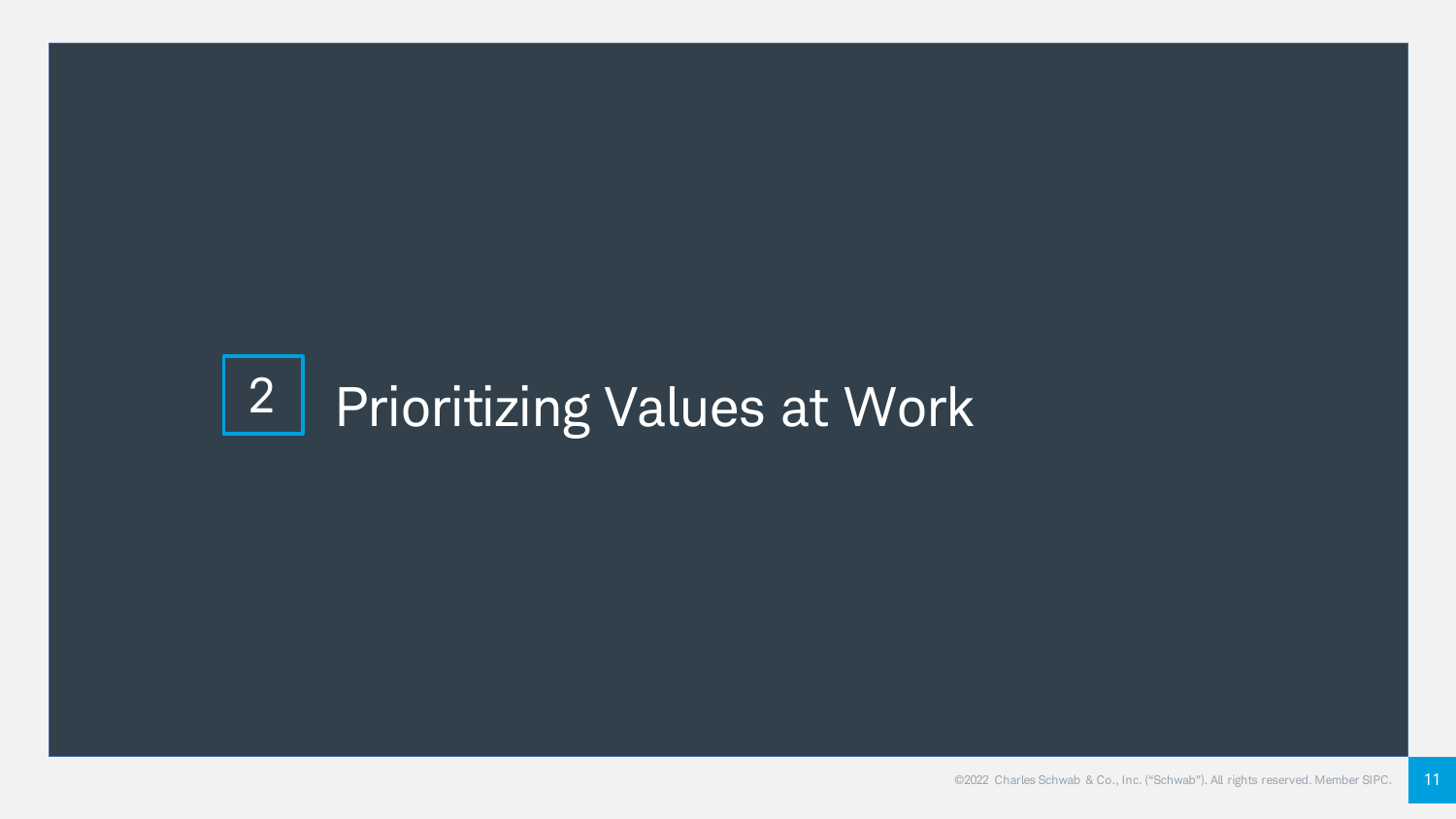### This values-centered mindset extends to how Americans think about employment

| <b>Work Statement Agreement</b><br>(Strongly/somewhat agree) |                                                        |                                                                                          |                                                    |                                                                      |                                              |  |  |
|--------------------------------------------------------------|--------------------------------------------------------|------------------------------------------------------------------------------------------|----------------------------------------------------|----------------------------------------------------------------------|----------------------------------------------|--|--|
|                                                              | It is important for me to feel fulfilled<br>by my work | Having colleagues and co-workers who<br>respect my personal values is<br>important to me | My personal values guide how<br>I manage my career | I chose my career path based on my<br>personal values and affinities | I chose my employer based<br>on their values |  |  |
|                                                              | 89%                                                    | 85%                                                                                      | 84%                                                | 74%                                                                  | 63%                                          |  |  |

Q.17: Please indicate how much you agree or disagree with each statement about work. (Base: Employed = 618)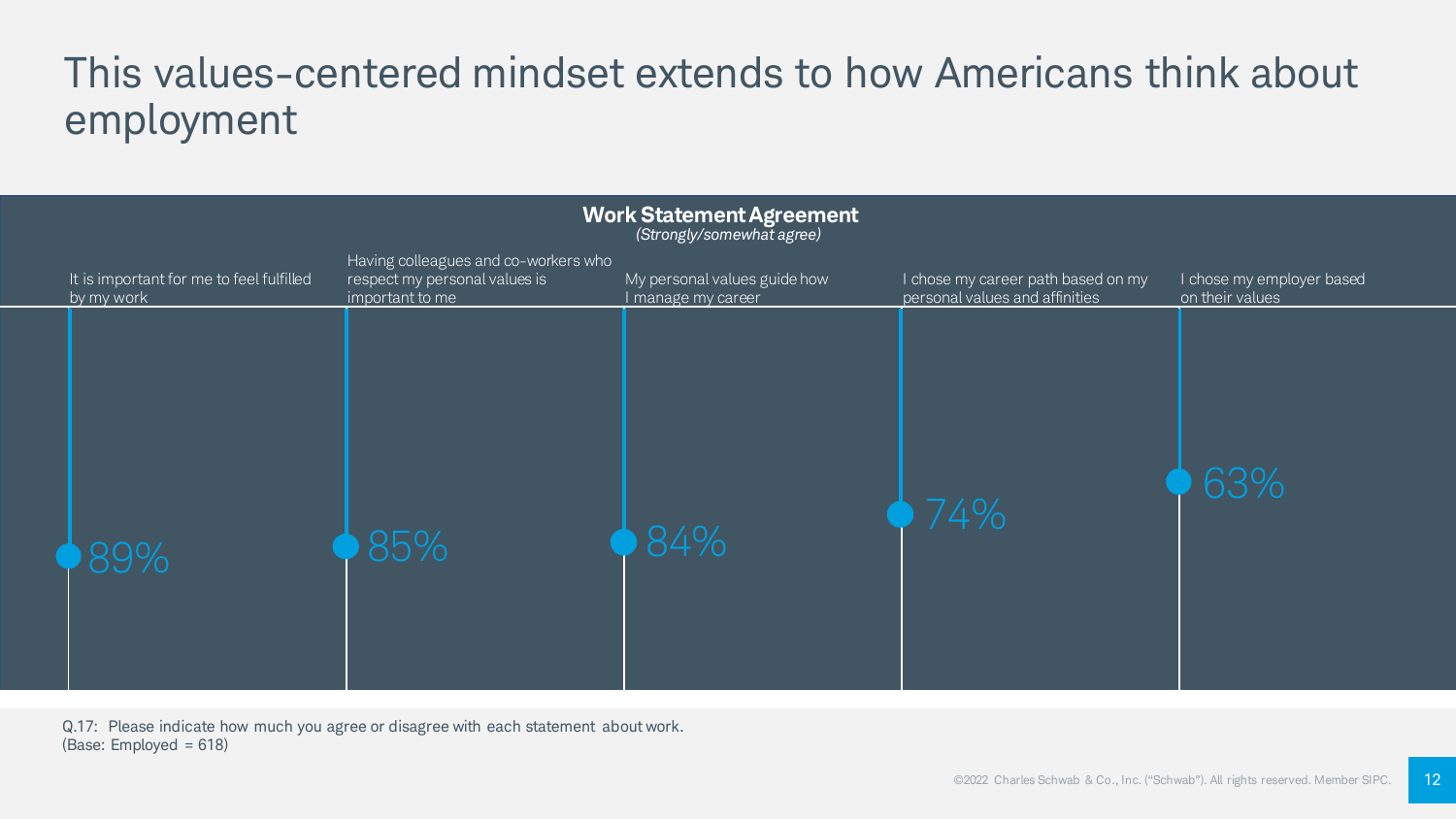Almost six in 10 American workers would accept a lower salary to work for a company that better represents their personal values or interests





would work for a lower salary for a company that better represents personal values or interests *(Strongly/somewhat agree)*

Q.17: Please indicate how much you agree or disagree with each statement about work.  $(Base: Emploved = 618)$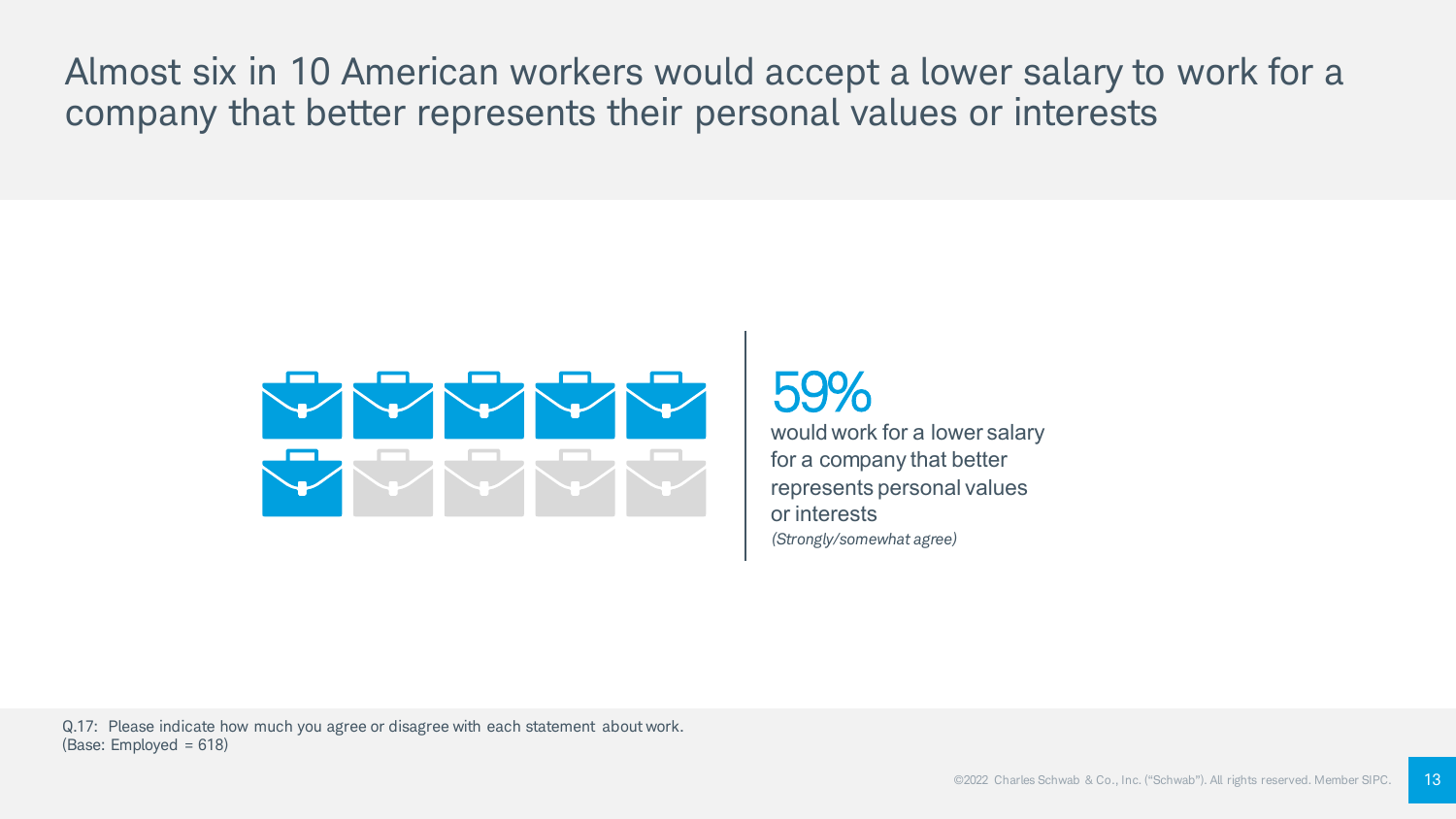Nearly half of American workers are interested in changing employers over the next 12 months, with Gen Z even more likely to make a move



Q.14: How likely are you to change employers in the next 12 months? (Base: Employed = 618; Gen Z Employed = 198; Millennials Employed = 259; Gen X Employed = 207; Boomers Employed = 93)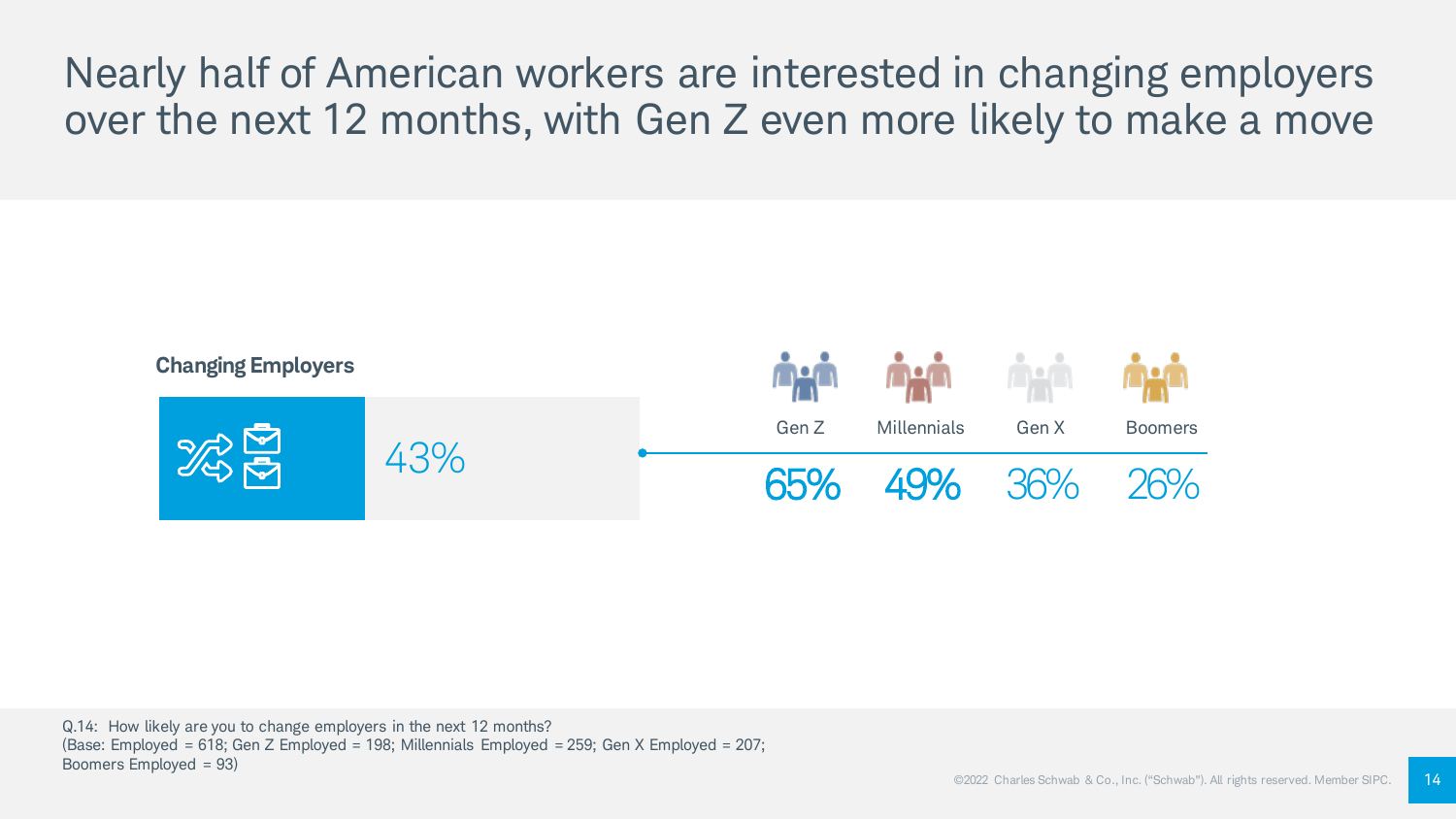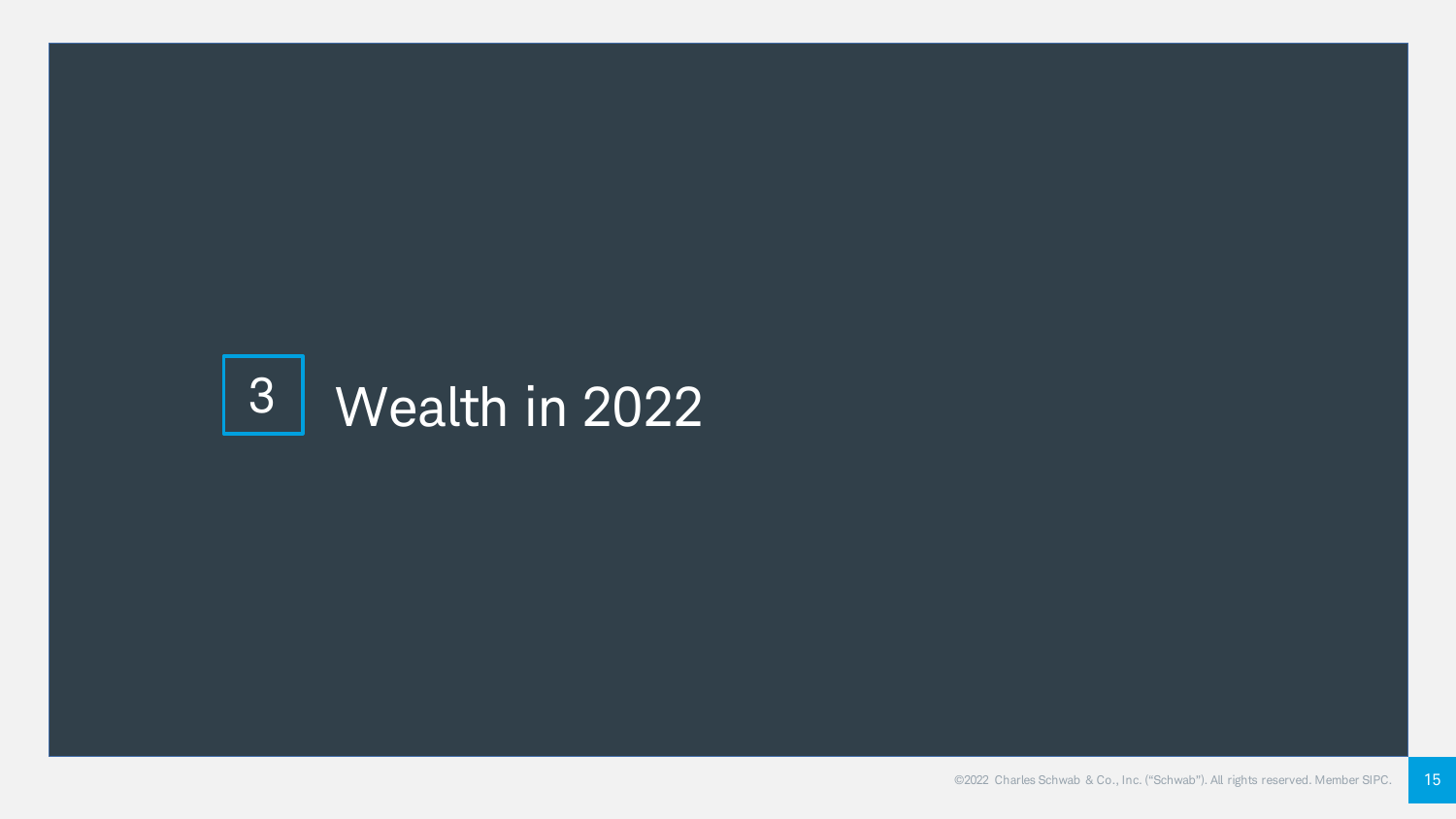As Americans reflect upon what money means to them personally, Schwab's survey shows that 'freedom' tops the list, followed by 'flexibility' and 'opportunity'



Q.7: Which of the following words or phrases best describe what your money means to you? (Base: Total = 1,000)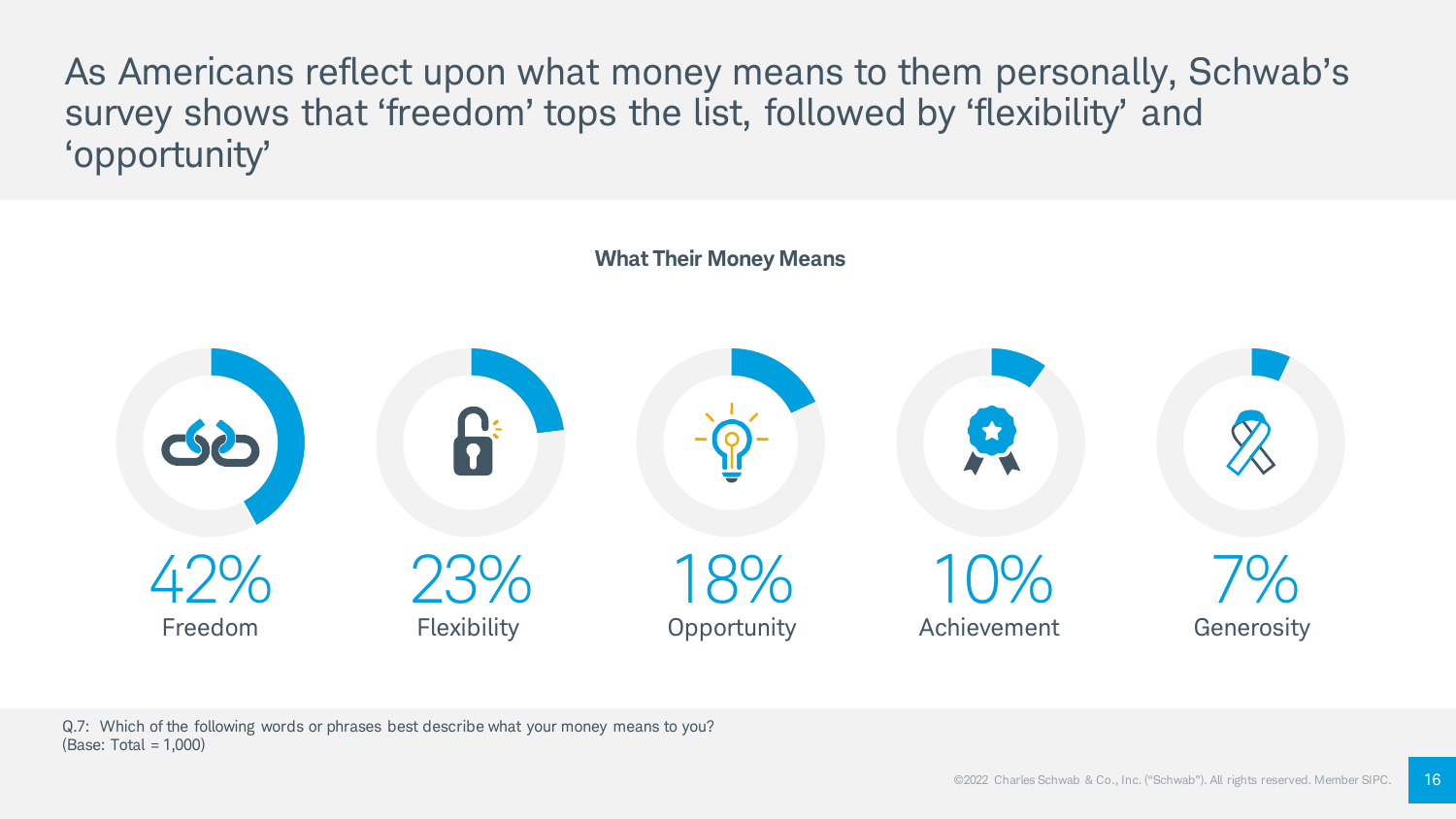### Americans raised the bar again for what it takes to "be wealthy" and feel "financially comfortable" in 2022



Q.2: At what level of personal net worth would you say a person in your area could be considered wealthy? Q.1: At what level of personal net worth would you say a person in your area could be considered financially comfortable?  $(Base: Total = 1.000)$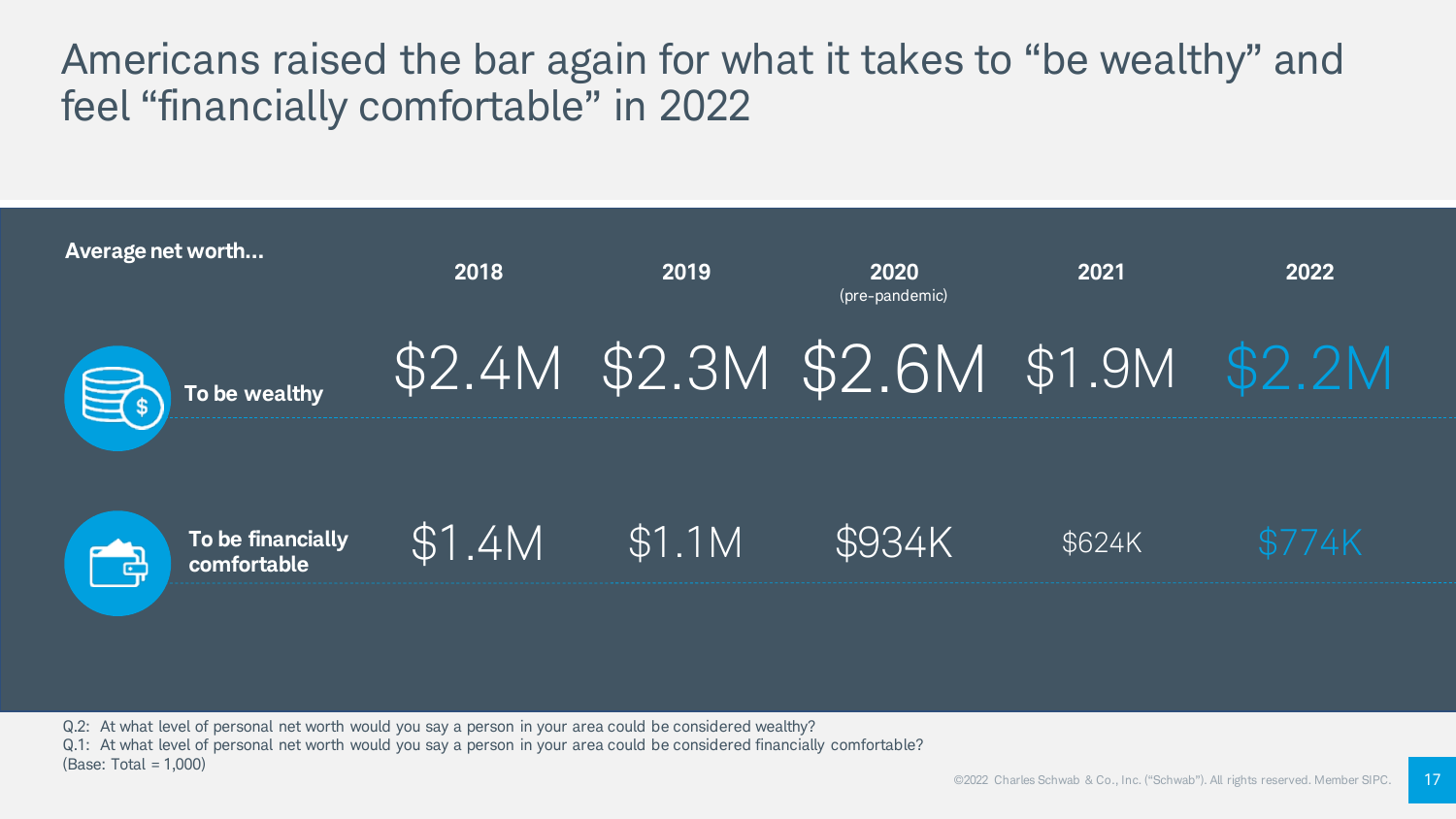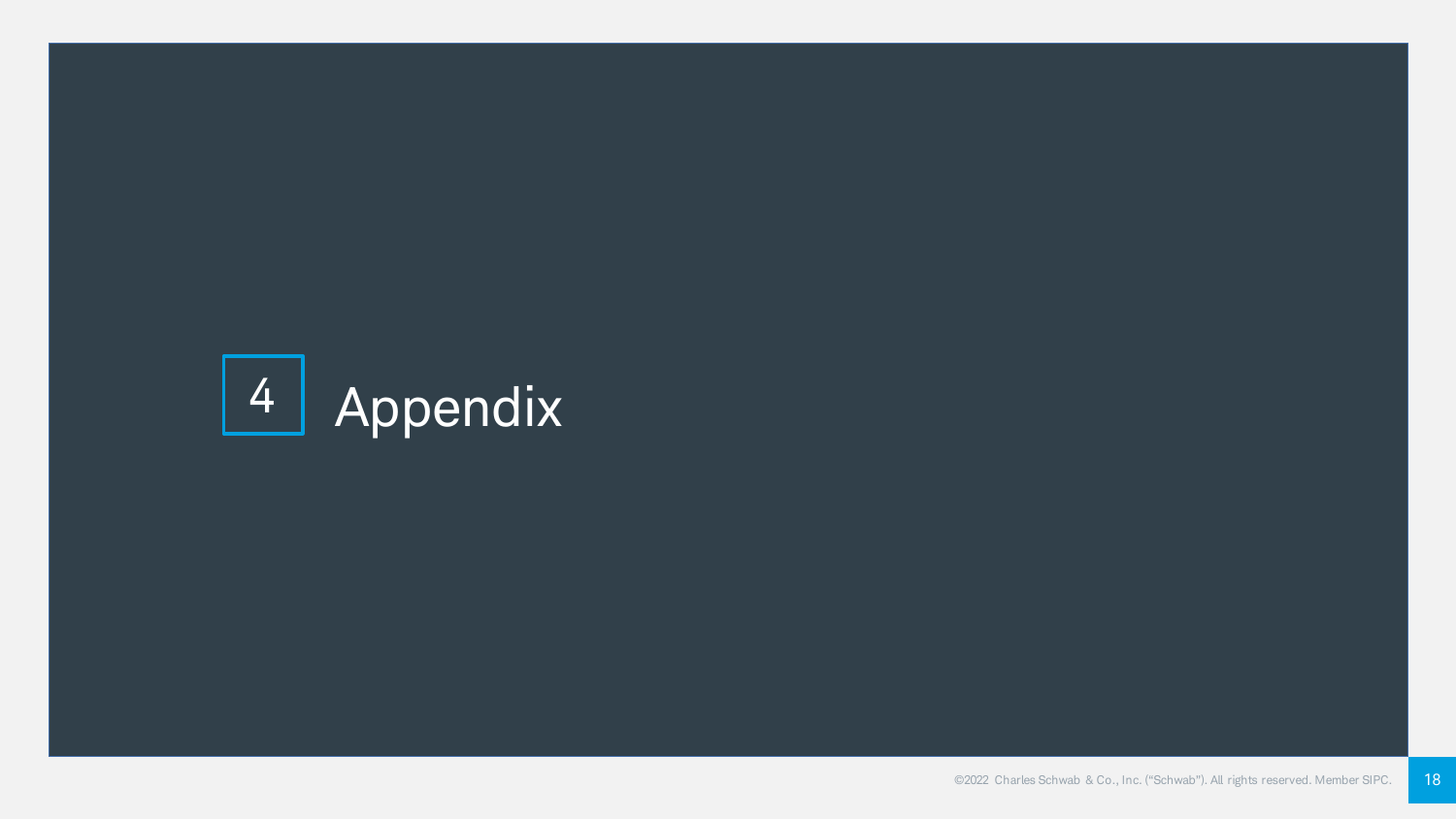## Demographic Snapshot



#### **Employment**